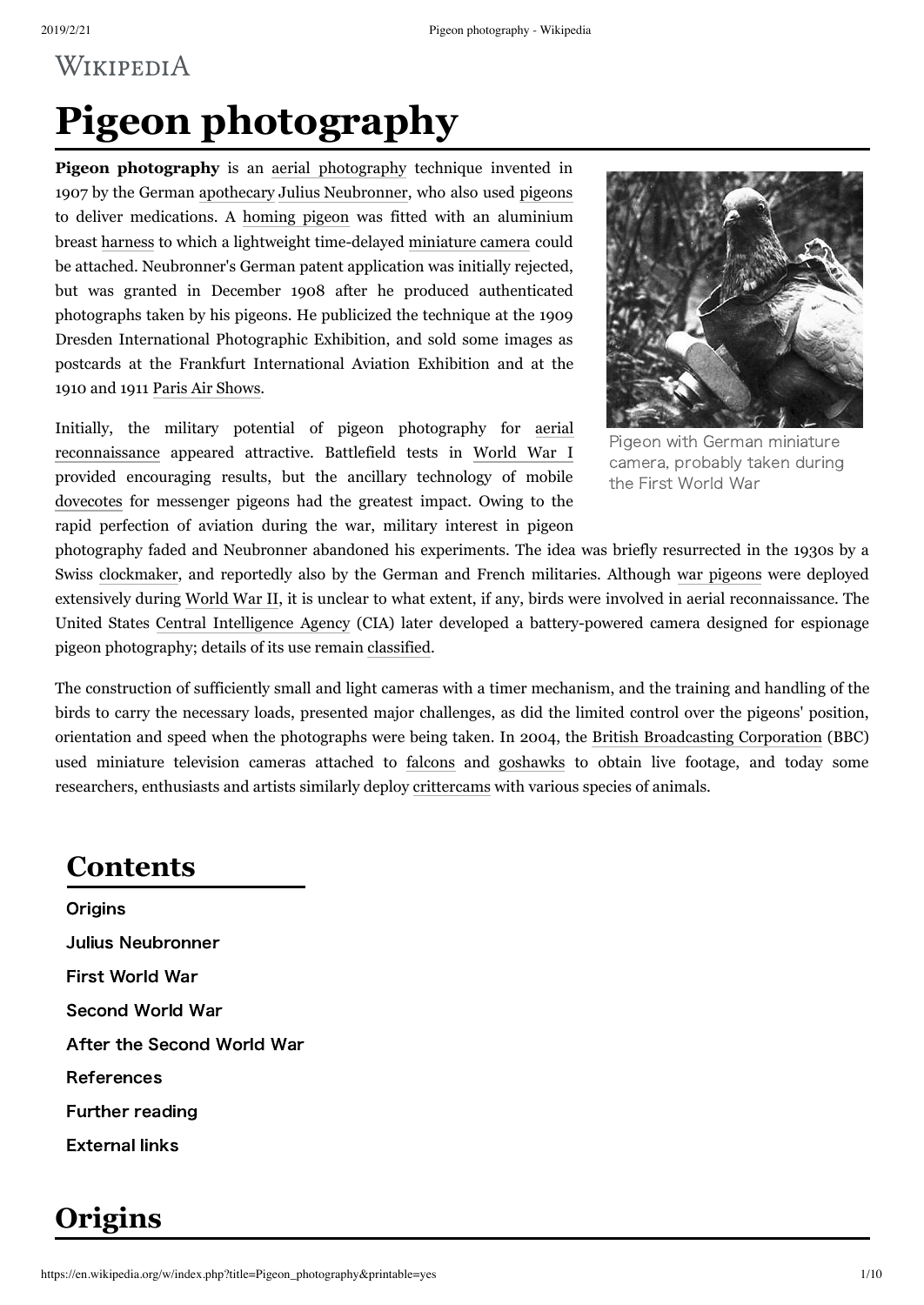#### 2019/2/21 Pigeon photography - Wikipedia

The first aerial [photographs](https://en.wikipedia.org/wiki/Aerial_photography) were taken in 1858 by the balloonist [Nadar;](https://en.wikipedia.org/wiki/Nadar_(photographer)) in 1860 James Wallace Black took the oldest surviving aerial [photographs,](https://en.wikipedia.org/wiki/James_Wallace_Black) also from a balloon.<sup>[\[2\]](#page-5-1)</sup> As photographic techniques made further progress, at the end of the 19th century some pioneers placed cameras in unmanned flying objects. In the 1880s, [Arthur](https://en.wikipedia.org/wiki/Arthur_Batut) Batut experimented with kite aerial [photography.](https://en.wikipedia.org/wiki/Kite_aerial_photography) Many others followed him, and highquality photographs of [Boston](https://en.wikipedia.org/wiki/Boston) taken with this method by [William](https://en.wikipedia.org/wiki/William_Abner_Eddy) Abner Eddy in 1896 became famous. Amedee Denisse equipped a rocket with a camera and a parachute in 1888, and [Alfred](https://en.wikipedia.org/wiki/Alfred_Nobel) Nobel also used rocket photography in 1897. [\[3\]](#page-5-2)[\[4\]](#page-5-3)



[Homing](https://en.wikipedia.org/wiki/Homing_pigeon) pigeons were used extensively in the 19th and early 20th centuries, both for civil [pigeon](https://en.wikipedia.org/wiki/Pigeon_post) post and as war [pigeons](https://en.wikipedia.org/wiki/War_pigeon). In the [Franco-Prussian](https://en.wikipedia.org/wiki/Franco-Prussian_War) War of 1870, the famous [pigeon](https://en.wikipedia.org/wiki/Pigeon_post#Pigeon_post_of_Paris) post of Paris carried up to 50,000 [microfilmed](https://en.wikipedia.org/wiki/Microform) telegrams per pigeon flight from [Tours](https://en.wikipedia.org/wiki/Tours) into the besieged capital. Altogether 150,000 individual private telegrams and state dispatches were delivered.<sup>[\[5\]](#page-5-4)</sup> In an 1889 experiment of the [Imperial](https://en.wikipedia.org/wiki/Imperial_Russia) Russian

Four-year-old homing pigeon that made 15 ascents in a balloon<sup>[\[1\]](#page-5-10)</sup>

Technical Society at Saint [Petersburg](https://en.wikipedia.org/wiki/Saint_Petersburg), the chief of the Russian balloon corps took aerial photographs from a balloon and sent the developed [collodion](https://en.wikipedia.org/wiki/Collodion) film negatives to the ground by pigeon post.<sup>[\[6\]](#page-5-5)</sup>

### <span id="page-1-0"></span>**Julius Neubronner**



Julius Neubronner (1914)

In 1903 Julius [Neubronner,](https://en.wikipedia.org/wiki/Julius_Neubronner) an [apothecary](https://en.wikipedia.org/wiki/Apothecary) in the German town of [Kronberg](https://en.wikipedia.org/wiki/Kronberg_im_Taunus) near [Frankfurt,](https://en.wikipedia.org/wiki/Frankfurt) resumed a practice begun by his father half a century earlier and received prescriptions from a sanatorium in nearby [Falkenstein](https://en.wikipedia.org/wiki/K%C3%B6nigstein_im_Taunus) via pigeon post. (The pigeon post was discontinued after three years when the sanatorium was closed.) He delivered urgent medications up to 75 grams (2.6 oz) by the same method, and positioned some of his pigeons with his wholesaler in Frankfurt to profit from faster deliveries himself. When one of his pigeons lost its orientation in fog and mysteriously arrived, well-fed, four weeks late, Neubronner was inspired with the playful idea of equipping his pigeons with automatic cameras to trace their paths. This thought led him to merge his two hobbies into a new "double sport" combining carrier [pigeon](https://en.wikipedia.org/wiki/Carrier_pigeon) fancying with amateur photography. (Neubronner later learned that his pigeon had been in the custody of a

restaurant chef in [Wiesbaden.](https://en.wikipedia.org/wiki/Wiesbaden)) [\[7\]](#page-5-6)

After successfully testing a Ticka watch [camera](https://en.wikipedia.org/wiki/Subminiature_photography) on a train and whilst riding a sled, [\[7\]](#page-5-6) Neubronner began the development of a light miniature camera that could be fitted to a pigeon's breast by means of a harness and an aluminum [cuirass](https://en.wikipedia.org/wiki/Cuirass). Using wooden camera models which weighed 30 to 75 grams (1.1 to 2.6 oz), the pigeons were carefully trained for their load.<sup>[\[8\]](#page-5-7)</sup> To take an aerial photograph, Neubronner carried a pigeon to a location up to about 100 kilometres (60 mi) from its home, where it was equipped with a camera and released.<sup>[\[9\]](#page-5-8)</sup> The bird, keen to be relieved of its burden, would typically fly home on a direct route, at a height of 50 to 100 metres (160 to 330 ft).<sup>[\[10\]](#page-5-9)</sup> A pneumatic system in the camera controlled the time delay before a photograph was taken. To accommodate the burdened pigeon, the [dovecote](https://en.wikipedia.org/wiki/Dovecote) had a spacious, elastic landing board and a large entry hole.<sup>[\[8\]](#page-5-7)</sup>



Top left: Aerial photographs of [Schlosshotel Kronberg.](https://en.wikipedia.org/wiki/Schlosshotel_Kronberg) Bottom left and center: [Frankfurt.](https://en.wikipedia.org/wiki/Frankfurt) Right: Pigeons fitted with cameras.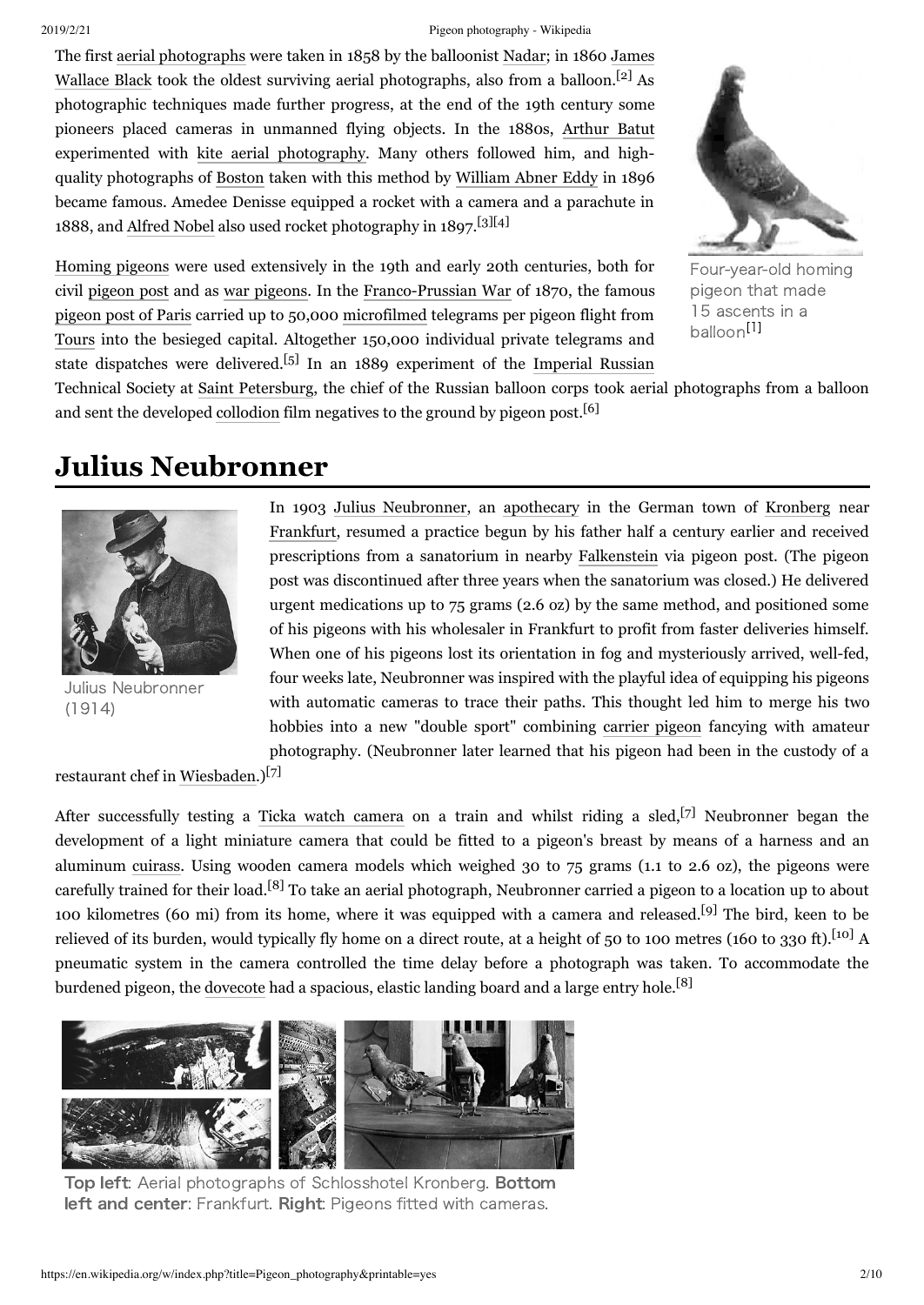#### 2019/2/21 Pigeon photography - Wikipedia

According to Neubronner, there were a dozen different models of his camera. In 1907 he had sufficient success to apply for a patent. Initially his invention "Method of and Means for Taking Photographs of Landscapes from Above" was rejected by the German patent office as impossible, but after presentation of authenticated photographs the patent was granted in December 1908.<sup>[\[11\]](#page-5-11)[\[12\]](#page-5-12)</sup> (The rejection was based on a misconception about the carrying capacity of [domestic](https://en.wikipedia.org/wiki/Domestic_Pigeon) pigeons.<sup>[\[9\]](#page-5-8)</sup>) The technology became widely known through Neubronner's participation in the 1909 International Photographic Exhibition in [Dresden](https://en.wikipedia.org/wiki/Dresden)<sup>[\[13\]](#page-5-13)</sup> and the 1909 International Aviation Exhibition in Frankfurt. Spectators in Dresden could watch the arrival of the pigeons, and the aerial photographs they brought back were turned into postcards. [\[2\]](#page-5-1)[\[14\]](#page-6-0) Neubronner's photographs won prizes in Dresden as well as at the 1910 and 1911 Paris Air [Shows.](https://en.wikipedia.org/wiki/Paris_Air_Show) [\[15\]](#page-6-1)

A photograph of [Schlosshotel](https://en.wikipedia.org/wiki/Schlosshotel_Kronberg) Kronberg (then called **Schloss Friedrichshof** after its owner Kaiserin [Friedrich\)](https://en.wikipedia.org/wiki/Victoria,_Princess_Royal) became famous due to its accidental inclusion of the photographer's wing tips. In a breach of copyright it was shown in German cinemas as part of the weekly [newsreel](https://en.wikipedia.org/wiki/Newsreel) in 1929.<sup>[\[16\]](#page-6-2)</sup>

In a short book published in 1909 Neubronner described five camera models:

- The "double camera" described in the patent had two lenses pointing in opposite directions (forward/backward), each with a [focal length](https://en.wikipedia.org/wiki/Focal_length) of 40 mm. Operated by a single focal-plane shutter, the camera could take two simultaneous [glass](https://en.wikipedia.org/wiki/Photographic_plate) plate exposures at a time determined by the pneumatic system.
- A [stereoscopic](https://en.wikipedia.org/wiki/Stereoscopy) camera had similar characteristics, but both lenses pointed in the same direction.
- One model was capable of transporting film and taking several exposures in a row.
- One model had its lens fixed to a bag [bellows](https://en.wikipedia.org/wiki/Bellows_(photography)). A scissor [mechanism](https://en.wikipedia.org/wiki/Scissor_mechanism) held the bellows in its expanded state until the photo was taken, but condensed it immediately afterwards. This allowed one exposure of size 6 cm × 9 cm on a photographic plate, at a focal length of 85 mm.
- In a panoramic camera, the focal-plane shutter was replaced by a rotation of 180° of the lens itself.<sup>[\[8\]](#page-5-7)</sup> This model was the basis for the [Doppel‒Sport](https://en.wikipedia.org/wiki/Doppel-Sport_Panoramic_Camera) Panoramic Camera, which Neubronner tried to market around 1910. It captured a panoramic view on 3 cm × 8 cm film. It never went into serial production, though.<sup>[\[17\]](#page-6-3)</sup>

In a 1920 pamphlet, Neubronner described his last model as weighing slightly more than 40 grams (1.4 oz) and being capable of taking 12 exposures.<sup>[\[11\]](#page-5-11)</sup> In 2007, a researcher remarked that only little technical information is available about lenses, shutters and the speed of the photographic media, but reported that Neubronner obtained the film for his panoramic camera from [ADOX.](https://en.wikipedia.org/wiki/ADOX) For this camera he estimated a film [speed](https://en.wikipedia.org/wiki/Film_speed) of ISO  $25/15^{\circ}$  –  $40/17^{\circ}$  and a shutter speed of  $1/60$  s –  $1/100$  s. The film was cut to the format 30 mm  $\times$  60 mm and bent into a concave shape to prevent unnecessary distortion due to the half-circle movement of the lens.<sup>[\[15\]](#page-6-1)</sup>

In 1920 Neubronner found that ten years of hard work and considerable expenses had been rewarded only with his inclusion in encyclopedias and the satisfaction that an ancillary technology, the mobile dovecote (described below), had proved its worth in the war.<sup>[\[11\]](#page-5-11)</sup> [Neubronner's](https://en.wikipedia.org/wiki/German_Museum_of_Technology) panoramic camera is displayed at the German Museum of Technology in Berlin and the [Deutsches](https://en.wikipedia.org/wiki/Deutsches_Museum) Museum in Munich.<sup>[\[18\]](#page-6-4)[\[19\]](#page-6-5)</sup>



Top: Sectional view of patented pigeon camera with two lenses. Bottom: Pneumatic system. The camera was activated by inflating the chamber on the left. As the air slowly escaped through the capillary at the bottom, the piston moved back towards the left until it triggered the exposure.



The patented camera with cuirass and harness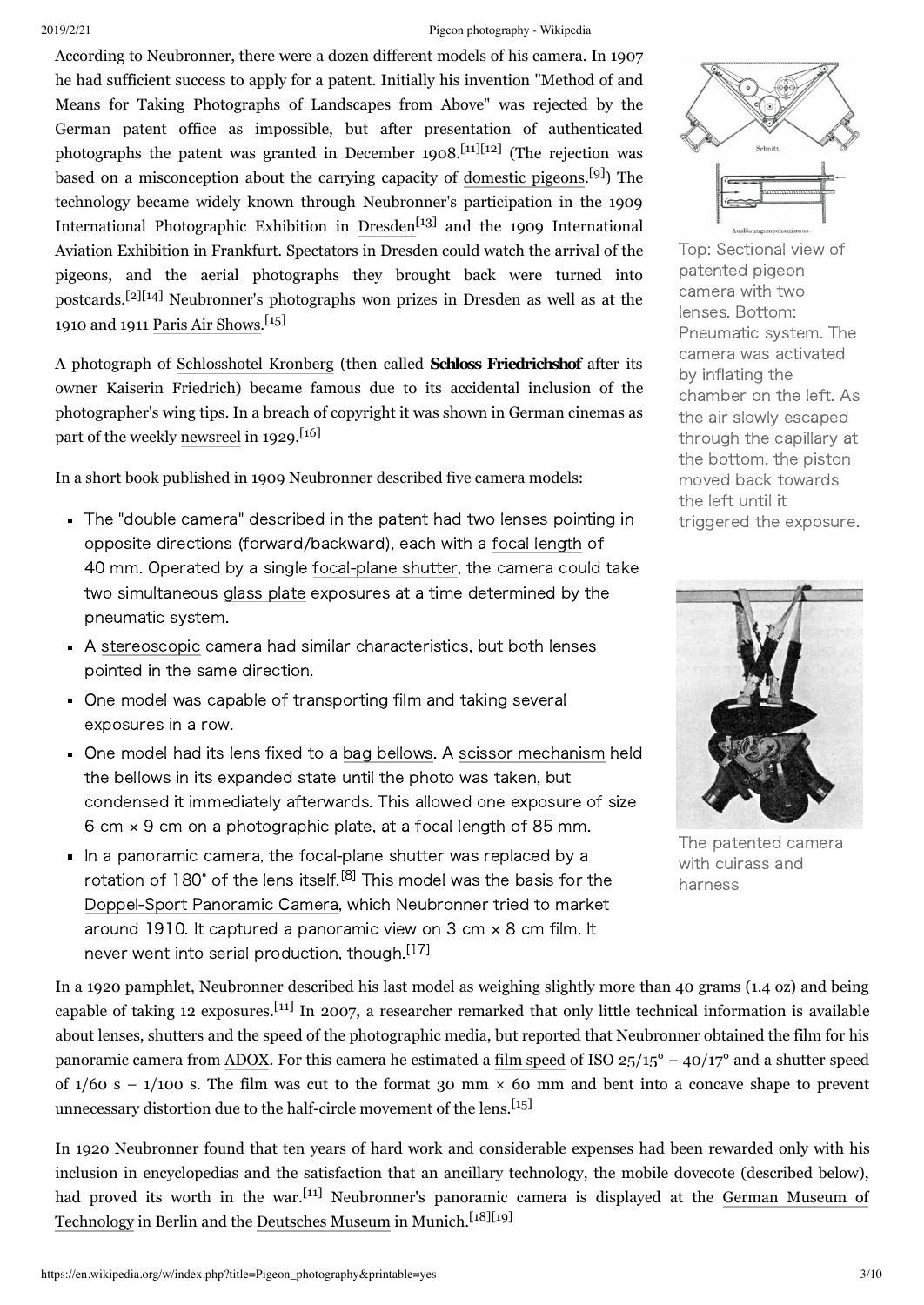### <span id="page-3-0"></span>**First World War**



Neubronner's mobile [dovecote](https://en.wikipedia.org/wiki/Dovecote) and darkroom as shown at 1909 exhibitions

Neubronner's invention was at least partially motivated by the prospect of military applications. At the time photographic aerial reconnaissance was possible but cumbersome, as it involved [balloons](https://en.wikipedia.org/wiki/Balloon_(aircraft)), [kites](https://en.wikipedia.org/wiki/Kite) or [rockets](https://en.wikipedia.org/wiki/Rocket).<sup>[\[11\]](#page-5-11)</sup> The Wright [brothers](https://en.wikipedia.org/wiki/Wright_brothers)' successful flight in 1903 presented new possibilities, and [surveillance](https://en.wikipedia.org/wiki/Surveillance_aircraft) aircraft were introduced and perfected during the First World War. But pigeon-based photography, despite its practical difficulties, promised to deliver complementary, detailed photographs taken from a lower height.<sup>[\[11\]](#page-5-11)</sup>

The [Prussian](https://en.wikipedia.org/wiki/Prussian_Minister_of_War) War Ministry was interested, but some initial skepticism could only be overcome through a series of successful demonstrations. The pigeons proved relatively indifferent to explosions, but during battle a dovecote may need to be moved, and pigeons can take some time to orient to their new position.<sup>[\[11\]](#page-5-11)</sup> The problem of making carrier pigeons accept a displaced dovecote with only a minimum of retraining had been tackled with some success by the Italian army around 1880;<sup>[\[20\]](#page-6-6)</sup> the French artillery captain Reynaud solved it by raising the pigeons in an itinerant dovecote.<sup>[\[21\]](#page-6-7)</sup> There is no indication that Neubronner was aware of this work, but he knew there must

be a solution as he had heard of an itinerant fairground worker who was also a pigeon [fancier](https://en.wikipedia.org/wiki/Pigeon_keeping) with a dovecote in his [trailer](https://en.wikipedia.org/wiki/Travel_trailer). At the 1909 exhibitions in Dresden and Frankfurt he presented a small carriage that combined a [darkroom](https://en.wikipedia.org/wiki/Darkroom) with a mobile dovecote in flashy colors. In months of laborious work he trained young pigeons to return to the dovecote even after it was displaced.<sup>[\[11\]](#page-5-11)</sup>

In 1912<sup>[\[14\]](#page-6-0)</sup> Neubronner completed his task (set in 1909) of photographing the waterworks at [Tegel](https://en.wikipedia.org/wiki/Tegel) using only his mobile dovecote. Almost 10 years of negotiations were scheduled to end in August 1914 with a practical test at a maneuver in [Strasbourg](https://en.wikipedia.org/wiki/Strasbourg), followed by the state's acquisition of the invention. These plans were thwarted by the outbreak of the war. Neubronner had to provide all his pigeons and equipment to the military, which tested them in the battlefield with satisfactory results, but did not employ the technique more widely.<sup>[\[11\]](#page-5-11)[\[22\]](#page-6-8)</sup>

Instead, under the novel conditions of [attrition](https://en.wikipedia.org/wiki/Attrition_warfare) warfare, war [pigeons](https://en.wikipedia.org/wiki/War_pigeon#World_War_I) in their traditional role as [pigeon](https://en.wikipedia.org/wiki/Pigeon_post) post saw a renaissance. Neubronner's mobile dovecote found its way to the Battle of [Verdun,](https://en.wikipedia.org/wiki/Battle_of_Verdun) where it proved so advantageous that similar facilities were used on a larger scale in the Battle of the [Somme.](https://en.wikipedia.org/wiki/Battle_of_the_Somme)<sup>[\[11\]](#page-5-11)</sup> After the war, the War Ministry responded to Neubronner's inquiry to the effect that the use of pigeons in aerial photography had no military value and further experiments were not justified.<sup>[\[14\]](#page-6-0)</sup>

The [International](https://en.wikipedia.org/wiki/International_Spy_Museum) Spy Museum in [Washington](https://en.wikipedia.org/wiki/Washington_D.C.) D.C. has a small room dedicated to carrier pigeons and pigeon photography in the First World War.<sup>[\[23\]](#page-6-9)</sup>

### <span id="page-3-1"></span>**Second World War**

Despite the War Ministry's position immediately after the First World War, in 1932 it was reported that the German army was training pigeons for photography, and that the German pigeon cameras were capable of 200 exposures per flight.<sup>[\[24\]](#page-6-10)</sup> In the same year, the French claimed that they had developed film cameras for pigeons as well as a method for having the birds released behind enemy lines by [trained](https://en.wikipedia.org/wiki/Dogs_in_warfare) dogs.<sup>[\[25\]](#page-6-11)</sup>

Although war [pigeons](https://en.wikipedia.org/wiki/War_pigeon) and mobile dovecotes were used extensively during the Second World War, it is unclear to what extent, if any, they were employed for aerial photography. According to a report in 1942, the [Soviet](https://en.wikipedia.org/wiki/Red_army) army discovered abandoned German trucks with pigeon cameras that could take photos in five-minute intervals, as well as dogs trained to carry pigeons in baskets.<sup>[\[26\]](#page-6-12)</sup> On the allied side, as late as 1943 it was reported that the American [Signal](https://en.wikipedia.org/wiki/Signal_Corps_(United_States_Army)) Corps was aware of the possibility of adopting the technique.<sup>[\[27\]](#page-6-13)</sup>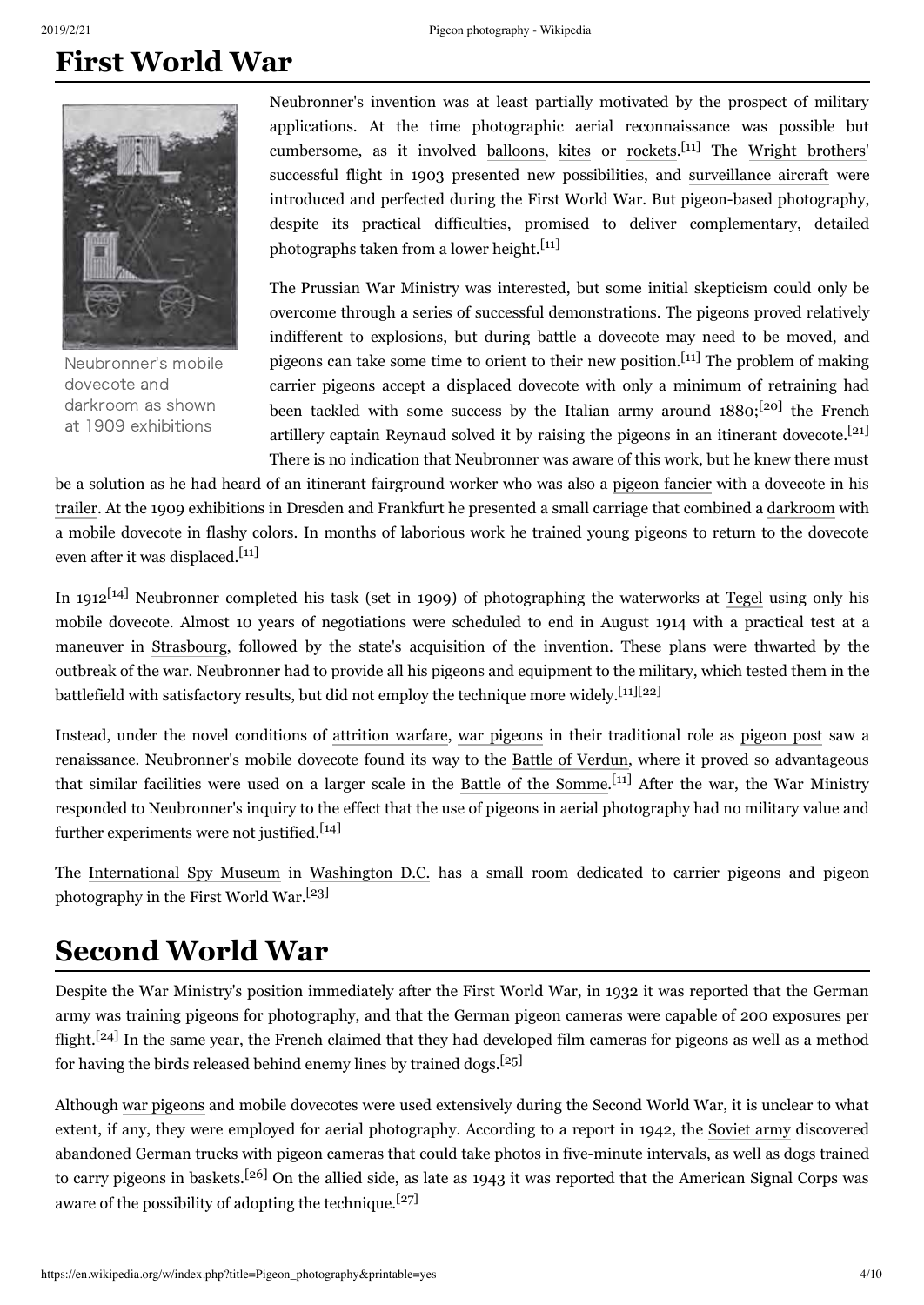

German toy soldier with

#### 2019/2/21 Pigeon photography - Wikipedia

It is certain, however, that during the Second World War pigeon photography was introduced into German nurseries in toy form. From around 1935 the toy figures produced under the brand **Elastolin**, some of which show motifs from before 1918 with updated uniforms, began to include a signal corps soldier with a pigeon transport dog. The figurine represents a soldier in the act of releasing a pigeon that carries an oversized pigeon camera. [\[28\]](#page-6-14)

Thanks to research conducted by the **Musée suisse de l'appareil photographique**at [Vevey,](https://en.wikipedia.org/wiki/Vevey) much more is known about the pigeon cameras developed at about the same camera pigeon **time by the Swiss clockmaker Christian Adrian Michel** Michel created an  $(1912-1980)^{[29]}$  $(1912-1980)^{[29]}$  $(1912-1980)^{[29]}$  in [Walde.](https://en.wikipedia.org/wiki/Schmiedrued) He was assigned to the Swiss Army's carrier pigeons service in 1931, and in 1933 he

began work on adapting Neubronner's panoramic camera to 16 [mm](https://en.wikipedia.org/wiki/16_mm_film) film, and improving it with a mechanism to control the delay before the first exposure and to transport the film between exposures. Michel's camera, patented in 1937,<sup>[\[30\]](#page-7-0)</sup> weighed only 70 grams (2.5 oz), and may have been one of the first to have a timer operated by [clockwork](https://en.wikipedia.org/wiki/Clockwork). [\[31\]](#page-7-1)

Michel's plan to sell his camera to the Swiss Army failed, as he was unable to find a manufacturer to produce it in quantity; only about 100 of his cameras were constructed. [\[17\]](#page-6-3) After the outbreak of the Second World War Michel patented a shell and harness for the transport of items such as film rolls by carrier pigeon.<sup>[\[32\]](#page-7-2)</sup> Between 2002 and 2007 three of his cameras were auctioned by [Christie's](https://en.wikipedia.org/wiki/Christie%27s) in London. [\[29\]](#page-6-15)

The **Musée suisse de l'appareil photographique** at [Vevey](https://en.wikipedia.org/wiki/Vevey) holds around 1,000 photographs taken for test purposes during the development of Michel's camera. [\[33\]](#page-7-3) Most of the photos were taken with 16 mm [orthopanchromatic](https://en.wikipedia.org/w/index.php?title=Orthopanchromatic_film&action=edit&redlink=1) [Agfa](https://en.wikipedia.org/wiki/Agfa-Gevaert) film with a speed of ISO  $8/10^{\circ}$ . The exposed format was 10 mm  $\times$  34 mm. The quality was sufficient for a tenfold magnification.<sup>[\[31\]](#page-7-1)</sup> In the catalog of the 2007 exhibition **Des pigeons photographes?** they are classified as test photos on the ground or from a window, human perspectives from the ground or from elevated points, aeroplane-based aerial photographs, aerial photographs of relatively high altitude that were probably taken by pigeons released from a plane, and only a small number of typical pigeon photographs. [\[33\]](#page-7-3)[\[34\]](#page-7-4)

## <span id="page-4-0"></span>**After the Second World War**



operating manual, but could not find a production partner before the outbreak of the Second World War.<sup>[\[17\]](#page-6-3)</sup>



Drawing from Swiss patent

The United States Central [Intelligence](https://en.wikipedia.org/wiki/Central_Intelligence_Agency) Agency (CIA) developed a battery-powered pigeon camera now on display in the CIA [Museum](https://en.wikipedia.org/wiki/CIA_Museum)'s virtual tour. According to the website, the details of the camera's use are still classified.<sup>[\[35\]](#page-7-5)</sup> News reports suggest that the camera was used in the 1970s,<sup>[\[36\]](#page-7-6)</sup> that the pigeons were released from planes, and that it was a failure. [\[37\]](#page-7-7) In 1978 the Swiss magazine **[L'Illustré](https://en.wikipedia.org/wiki/L%27Illustr%C3%A9)** printed an aerial photograph of a street in [Basel](https://en.wikipedia.org/wiki/Basel), taken by a pigeon of Febo de Vries-Baumann equipped with a camera with a hydraulic mechanism. [\[17\]](#page-6-3) In 2002–2003 the performance artist and pigeon fancier Amos Latteier experimented with pigeon photography using [Advanced](https://en.wikipedia.org/wiki/Advanced_Photo_System) Photo System (APS) and digital cameras and turned the results into "PowerPointillist" lecture performances in [Portland,](https://en.wikipedia.org/wiki/Portland,_Oregon) Oregon.<sup>[\[38\]](#page-7-8)</sup> In a 2008 film adaptation of [Sleeping](https://en.wikipedia.org/wiki/Sleeping_Beauty) Beauty by the German director [Arend](https://en.wikipedia.org/w/index.php?title=Arend_Agthe&action=edit&redlink=1) Agthe, the prince invents pigeon photography and discovers Sleeping Beauty on a photo taken by a pigeon. [\[39\]](#page-7-9)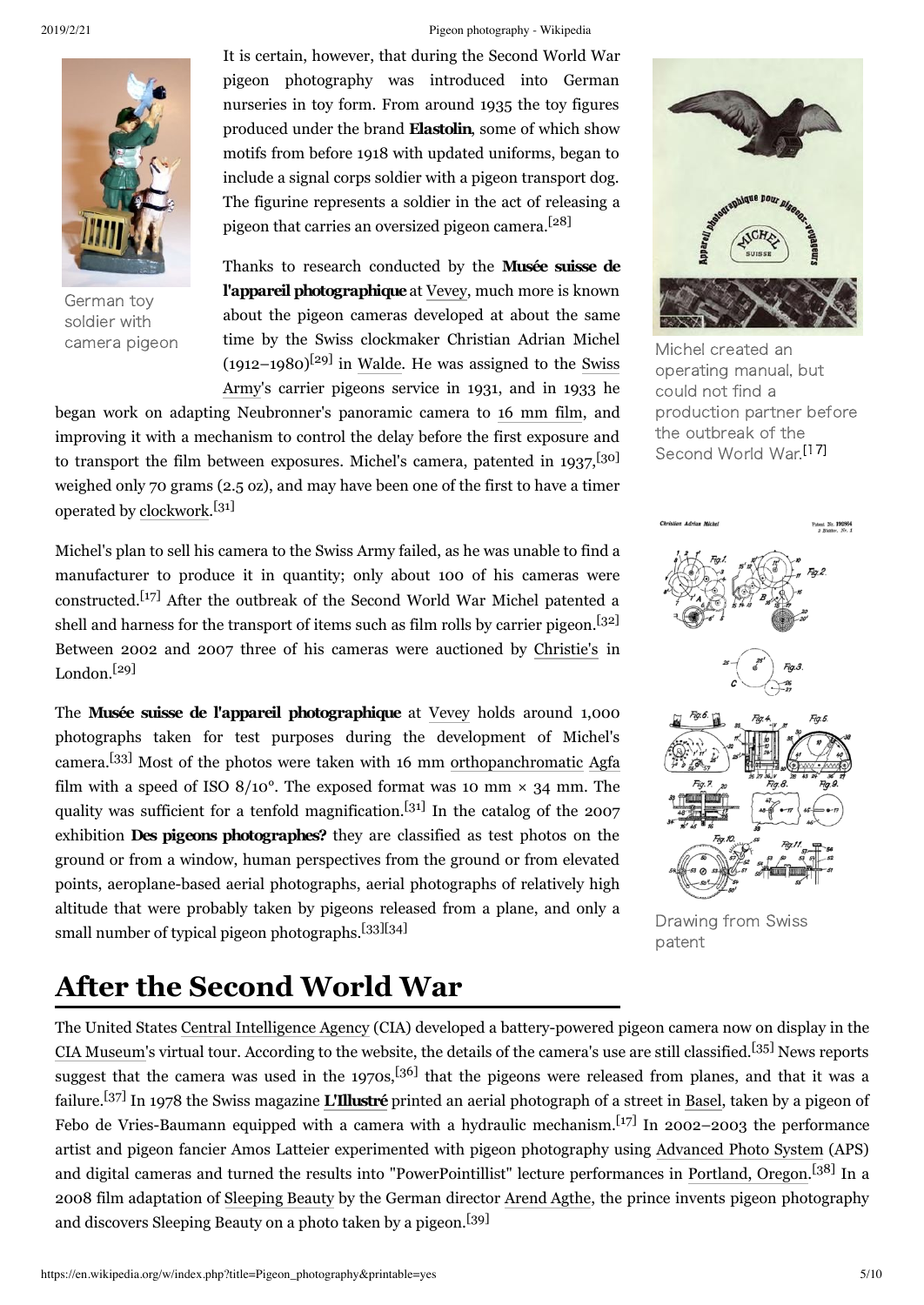In the 1980s a small number of high-quality replica Doppel-Sport cameras were made by Rolf Oberländer.<sup>[\[17\]](#page-6-3)</sup> One was acquired in 1999 by the Swiss Camera Museum in Vevey.<sup>[\[17\]](#page-6-3)</sup>

Modern technology allows extension of the principle to video cameras. In the 2004 [BBC](https://en.wikipedia.org/wiki/BBC) program **Animal Camera**, Steve [Leonard](https://en.wikipedia.org/wiki/Steve_Leonard) presented spectacular films taken by miniature television cameras attached to [eagles,](https://en.wikipedia.org/wiki/Eagle) [falcons](https://en.wikipedia.org/wiki/Falcon) and [goshawks](https://en.wikipedia.org/wiki/Northern_Goshawk), transmitted to a nearby receiver by [microwaves.](https://en.wikipedia.org/wiki/Microwave) The cameras have a weight of 28 grams (1 oz).<sup>[\[40\]](#page-7-10)</sup> Miniature digital audio [players](https://en.wikipedia.org/wiki/Digital_audio_player) with built-in video cameras can also be attached to pigeons.<sup>[\[41\]](#page-7-11)</sup> In 2009 researchers made news when a peer-reviewed article discussed the insights they gained by attaching cameras to [albatrosses](https://en.wikipedia.org/wiki/Albatross). The lipstick-sized cameras took a photo every 30 seconds.<sup>[\[42\]](#page-8-1)</sup> Cameras have also been attached to other animals, such as cats and dogs. [\[43\]](#page-8-2)

## <span id="page-5-0"></span>**References**

- <span id="page-5-10"></span>1. Hildebrandt, Alfred (1907), Die Luftschiffahrt nach ihrer geschichtlichen und gegenwärtigen Entwicklung [\(https://archive.org/details/dieluftschiffah02hildgoog\)](https://archive.org/details/dieluftschiffah02hildgoog) (in German), München: Oldenbourg, pp. 395–397.
- <span id="page-5-1"></span>2. Professional Aerial Photographers Association (2007), "History of aerial photography", papainternational.org [\(https://www.webcitation.org/5vek5CdAn?url=http://www.papainternational.or](https://www.webcitation.org/5vek5CdAn?url=http://www.papainternational.org/history.html) g/history.html), archived from the original [\(http://www.papainternational.org/history.html\)](http://www.papainternational.org/history.html) on 2011- $01 - 11.$
- <span id="page-5-2"></span>3. Hildebrandt, Alfred (1907), Die Luftschiffahrt nach ihrer geschichtlichen und gegenwärtigen Entwicklung [\(https://archive.org/details/dieluftschiffah02hildgoog\)](https://archive.org/details/dieluftschiffah02hildgoog) (in German), München: Oldenbourg, pp. 384–386.
- <span id="page-5-3"></span>4. Mattison, David (2008), "Aerial photography", in Hannavy, John, *Encyclopedia of Nineteenth-century* Photography, pp. 12–15, [ISBN](https://en.wikipedia.org/wiki/International_Standard_Book_Number) 978-0-415-97235-2.
- <span id="page-5-4"></span>5. Dagron, Prudent René Patrice (1870), La poste par pigeons voyageurs [\(http://gallica.bnf.fr/ark:/1214](http://gallica.bnf.fr/ark:/12148/bpt6k1108455) 8/bpt6k1108455), Paris: Lahure, p. 21.
- <span id="page-5-5"></span>6. Hildebrandt, Alfred (1907), Die Luftschiffahrt nach ihrer geschichtlichen und gegenwärtigen Entwicklung [\(https://archive.org/details/dieluftschiffah02hildgoog\)](https://archive.org/details/dieluftschiffah02hildgoog) (in German), München: Oldenbourg, p. 406.
- <span id="page-5-6"></span>7. Neubronner, Julius (1910), "Die Photographie mit Brieftauben", in Wachsmuth, Richard, Denkschrift der Ersten Internationalen Luftschiffahrts-Ausstellung (Ila) zu Frankfurt a.M. 1909 (in German), Berlin: Julius Springer, pp. 77–96.
- <span id="page-5-7"></span>8. Neubronner, Julius (1908), "Die Brieftaube als Photograph", Die Umschau, 12 (41): 814-818.
- <span id="page-5-8"></span>9. Gradenwitz, Alfred (1908), "Pigeons as picture-makers" [\(https://books.google.com/books?id=FAbOAA](https://books.google.com/books?id=FAbOAAAAMAAJ) AAMAAJ), Technical World Magazine, 10: 485-487.
- <span id="page-5-9"></span>10. [Feldhaus,](https://en.wikipedia.org/wiki/Franz_Maria_Feldhaus) F.M. (1910), "Taubenpost", Ruhmesblätter der Technik – Von den Urerfindungen bis zur Gegenwart (in German), Leipzig: Brandstetter, pp. 544–553.
- <span id="page-5-11"></span>11. Neubronner, Julius (1920), 55 Jahre Liebhaberphotograph: Erinnerungen mitgeteilt bei Gelegenheit des fünfzehnjährigen Bestehens der Fabrik für Trockenklebematerial (in German), Frankfurt am Main: Gebrüder Knauer, pp. 23–31, [OCLC](https://en.wikipedia.org/wiki/OCLC) 3113299 [\(https://www.worldcat.org/oclc/3113299\).](https://www.worldcat.org/oclc/3113299)
- <span id="page-5-12"></span>12. German patent DE 204721 ("Verfahren und Vorrichtung zum Photographieren von Geländeabschnitten aus der Vogelperspektive" [\(http://v3.espacenet.com/textdoc?DB=EPODOC&IDX=](http://v3.espacenet.com/textdoc?DB=EPODOC&IDX=DE204721) DE204721)), Neubronner, Julius, issued 1908-12-02, filed 1907-06-20. Neubronner also obtained corresponding patents in France ("Procédé et appareil pour prendre des vues photographiques de paysages de haut en bas" [\(http://v3.espacenet.com/textdoc?DB=EPODOC&IDX=FR391462\)\),](http://v3.espacenet.com/textdoc?DB=EPODOC&IDX=FR391462) the United Kingdom ("Method of and Means for Taking Photographs of Landscapes from Above" (http:// [v3.espacenet.com/textdoc?DB=EPODOC&IDX=GB190813128\)\)](http://v3.espacenet.com/textdoc?DB=EPODOC&IDX=GB190813128) and Austria ("Vorrichtung zum Photographieren von Geländeabschnitten aus der Vogelperspektive" (http://v3.espacenet.com/textdo c?DB=EPODOC&IDX=AT43774B)).
- <span id="page-5-13"></span>13. "Les pigeons photographes" [\(http://cpascans.canalblog.com/archives/2009/06/11/index.html\)](http://cpascans.canalblog.com/archives/2009/06/11/index.html), Le *Matin* (in French), 1909-06-12.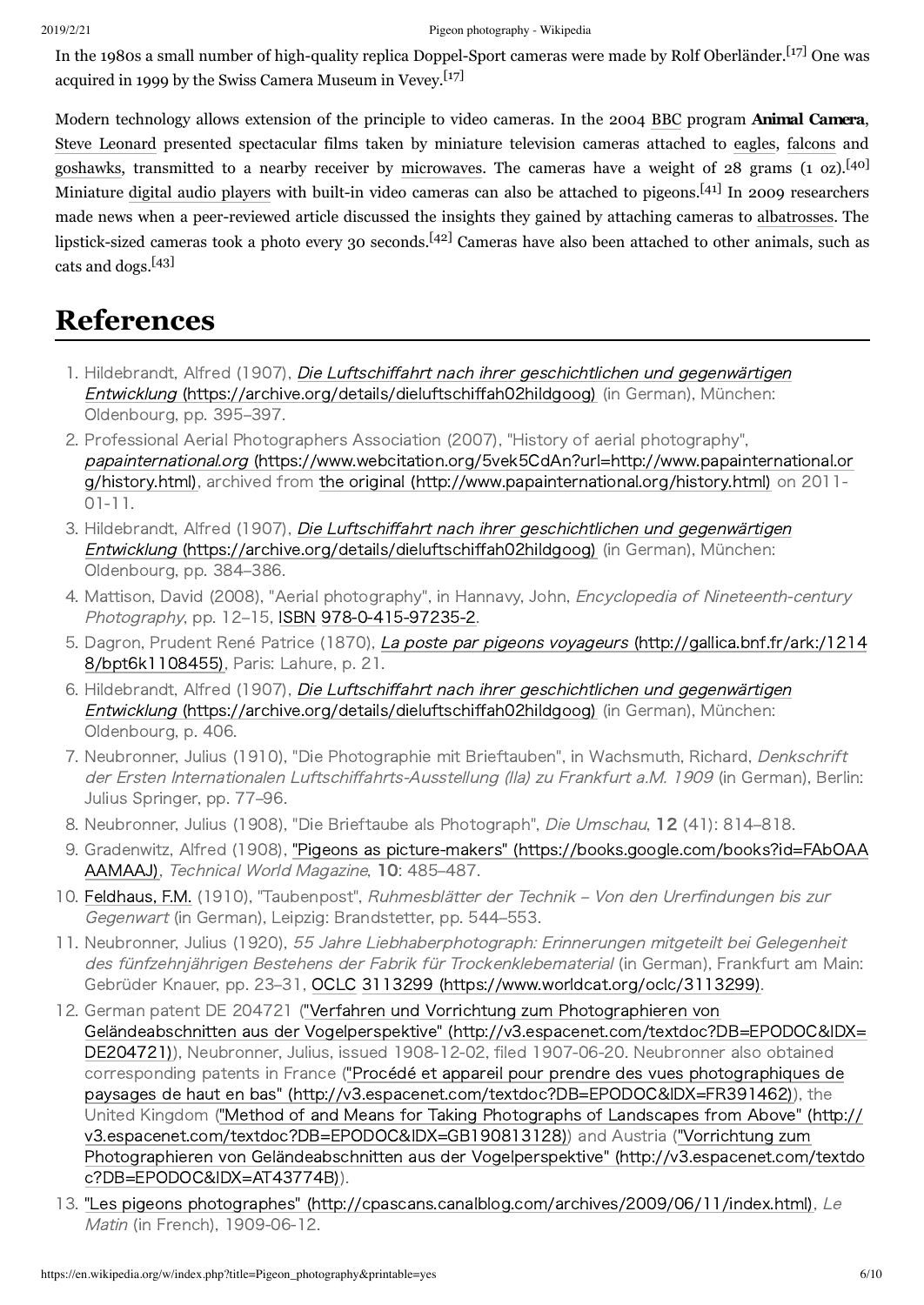- <span id="page-6-0"></span>14. Brons, Franziska (2006), "Faksimile: "siehe oben"", in Bredekamp, Horst; Bruhn, Matthias; Werner, Gabriele, Bilder ohne Betrachter (in German), Akademie Verlag, pp. 58-63, [ISBN](https://en.wikipedia.org/wiki/International_Standard_Book_Number) 978-3-05-004286-2.
- <span id="page-6-1"></span>15. Wittenburg, Jan-Peter (2007), "Photographie aus der Vogelschau: zur Geschichte der Brieftaubenkamera", Photo deal (in German), 4 (59): 16–22.
- <span id="page-6-2"></span>16. Brons, Franziska (2006), "Bilder im Fluge: Julius Neubronners Brieftaubenfotografie", Fotogeschichte (in German), 26 (100): 17–36.
- <span id="page-6-3"></span>17. Des pigeons photographes? [\(https://www.webcitation.org/5vn1UGfAi?url=http://www.cameramuseu](https://www.webcitation.org/5vn1UGfAi?url=http://www.cameramuseum.ch/upload/press/pigeons%20catalogue.pdf) m.ch/upload/press/pigeons%20catalogue.pdf) (PDF) (in French), Vevey: Musée suisse de l'appareil photographique, 2007, pp. 4–11, archived from the original [\(http://www.cameramuseum.ch/upload/pr](http://www.cameramuseum.ch/upload/press/pigeons%20catalogue.pdf) ess/pigeons%20catalogue.pdf) (PDF) on 16 January 2011, retrieved 16 April 2013.
- <span id="page-6-4"></span>18. Deutsches Museum München (2007), "New Exhibition: Photo + Film", *deutsches-museum.de* (https:// www.webcitation.org/5vejS7JX5?url=http://www.deutsches-museum.de/en/exhibitions/kommunikatio n/foto-film/) (in German), archived from the original (http://www.deutsches-museum.de/en/exhibition s/kommunikation/foto-film/) on 2011-01-11.
- <span id="page-6-5"></span>19. Deutsches Technikmuseum Berlin (2007), Faszination des Augenblicks: Eine Technikgeschichte der Fotografie (http://www.sdtb.de/fileadmin/user upload/ tem/07 Foerderverein/05 Zeitschrift/DTMB-Zeitschrift-2007-2-Ausschnitt.pdf) (PDF) (in German) (2), pp. 4-13.
- <span id="page-6-6"></span>20. Etat-Major Des Armées, France (1886), "Les colombiers militaires en Italie", Revue militaire de l'étranger (https://books.google.com/books?id=q UIAAAAIAAJ&pg=RA2-PA481) (in French), 30, pp. 481–490.
- <span id="page-6-7"></span>21. Reynaud, G. (1898), "Les lois de l'orientation chez les animaux" [\(https://books.google.com/books?id=o](https://books.google.com/books?id=oqUoAAAAYAAJ&pg=PA380) qUoAAAAYAAJ&pg=PA380), Revue des deux mondes (in French): 380–402.
- <span id="page-6-8"></span>22. "The pigeon spy and his work in war" [\(https://books.google.com/?id=gCYDAAAAMBAJ&lpg=PA30&p](https://books.google.com/?id=gCYDAAAAMBAJ&lpg=PA30&pg=PA30) g=PA30), Popular Science Monthly, 88 (1): 30-31, 1916.
- <span id="page-6-9"></span>23. Lui, Claire (2006), "Travel: The museum of spies", *americanheritage.com* (https://www.webcitation.or g/5xQEzrfJN?url=http://www.americanheritage.com/travel/articles/web/20060127-spy-espionage-int ernational-spy-museum-washington-dc-national-security-agency-rosenberg-alger-hiss-pearl-harbor-pu mpkin-papers-timothy-garton-ash.shtml), archived from the original (http://www.americanheritage.co m/travel/articles/web/20060127-spy-espionage-international-spy-museum-washington-dc-national-se curity-agency-rosenberg-alger-hiss-pearl-harbor-pumpkin-papers-timothy-garton-ash.shtml) on 2011-03-24.
- <span id="page-6-10"></span>24. "Carrier pigeons take photos automatically" [\(https://books.google.com/books?id=4‒EDAAAAMBAJ&lp](https://books.google.com/books?id=4-EDAAAAMBAJ&lpg=PA216&pg=PA216#v=onepage) g=PA216&pg=PA216#v=onepage), Popular Mechanics, 57 (2): 216, February 1932, [ISSN](https://en.wikipedia.org/wiki/International_Standard_Serial_Number) 0032-4558 (https://www.worldcat.org/issn/0032-4558) "Carrier pigeons with cameras" (http://nla.gov.au/nla.news-article2273768), The Canberra Times: 2, 1932‒04‒13.
- <span id="page-6-11"></span>25. "Le pigeon espion" [\(http://gallica.bnf.fr/ark:/12148/bpt6k5421290x.image.r=pigeons+photographes.f](http://gallica.bnf.fr/ark:/12148/bpt6k5421290x.image.r=pigeons+photographes.f59.langEN) 59.langEN), Lectures pour tous (in French): 55, February 1932.
- <span id="page-6-12"></span>26. "Pigeons carry cameras to spy for Nazi army" [\(https://books.google.com/?id=xNYDAAAAMBAJ&lpg=](https://books.google.com/?id=xNYDAAAAMBAJ&lpg=PA33&pg=PA33#v=onepage) PA33&pg=PA33#v=onepage), Popular Mechanics: 33, September 1942.
- <span id="page-6-13"></span>27. "Pigeons as birds of war" (http://www.flightglobal.com/pdfarchive/view/1943/1943%20-%202543.ht ml), Flight: the Aircraft and Engineer, Official Organ of the Royal Aero Club: 455-457, 1943-10-21.
- <span id="page-6-14"></span>28. Schnug, Ernst (1988), "Die Fototaube", Figuren-Magazin (in German) (1): 17-19.
- <span id="page-6-15"></span>29. Christie's auctions: Pigeon camera model A no. 948 (http://www.christies.com/LotFinder/lot\_details.as px?from=searchresults&intObjectID=4001985). Sale 9509, Lot 500. South Kensington, 2002-11-19. Pigeon camera Model B no. 937 (http://www.christies.com/LotFinder/lot details.aspx?from=searchre sults&intObjectID=4378375). Sale 9965, Lot 266. South Kensington, 2004-11-16. Pigeon camera Model A no. 803 [\(http://www.christies.com/LotFinder/lot̲details.aspx?from=searchresults&intObjectI](http://www.christies.com/LotFinder/lot_details.aspx?from=searchresults&intObjectID=4917606) D=4917606). Sale 5144, Lot 378. South Kensington, 2007-06-06.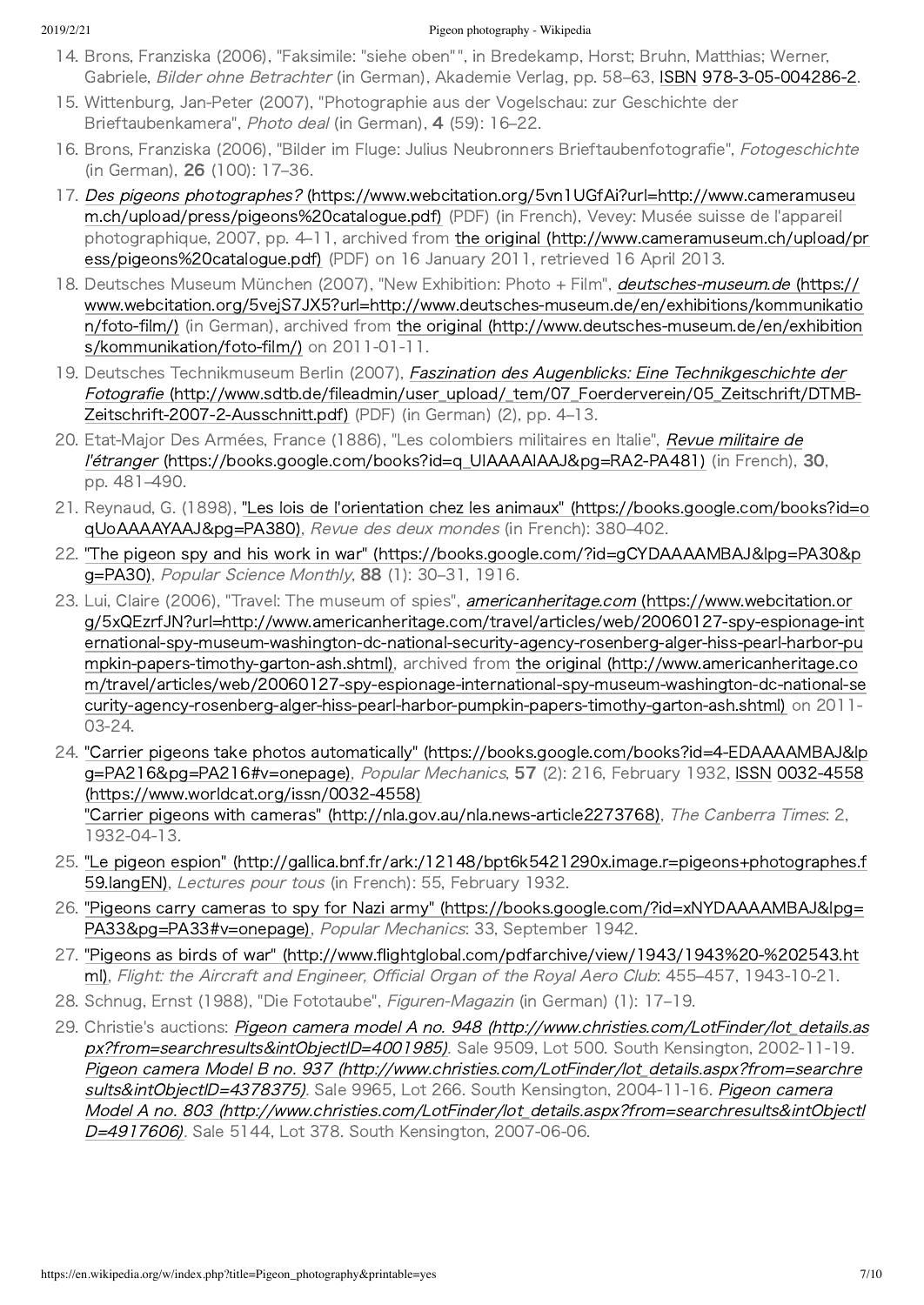- <span id="page-7-0"></span>30. Swiss patent CH 192864 ("Photographieapparat mit schwenkbarem, mit selbsttätiger Auslösung versehenem Objektiv, insbesondere für Brieftauben" [\(http://v3.espacenet.com/textdoc?DB=EPODOC](http://v3.espacenet.com/textdoc?DB=EPODOC&IDX=CH192864) &IDX=CH192864)), published 1937-12-01, issued 1937-09-15, filed 1936-02-03. Michel also obtained corresponding patents in Germany ("Panoramakamera mit schwenkbarem Objektiv, insbesondere für Brieftauben" [\(http://v3.espacenet.com/textdoc?DB=EPODOC&IDX=DE656666\)](http://v3.espacenet.com/textdoc?DB=EPODOC&IDX=DE656666)), France ("Appareil photographique à déclenchement automatique, particulièrement pour pigeonsmessagers" [\(http://v3.espacenet.com/textdoc?DB=EPODOC&IDX=FR803039\)\),](http://v3.espacenet.com/textdoc?DB=EPODOC&IDX=FR803039) Belgium ("Appareil photographique à déclenchement automatique, particulièrement pour pigeons-messagers" (http://v3. [espacenet.com/textdoc?DB=EPODOC&IDX=BE419488\)\)](http://v3.espacenet.com/textdoc?DB=EPODOC&IDX=GB489499) and the United Kingdom ("Improvements in or relating to Panoramic-cameras" (http://v3.espacenet.com/textdoc? DB=EPODOC&IDX=GB489499)).
- <span id="page-7-1"></span>31. Häfliger, Rolf (2008), "Eine Brieftaubenkamera aus der Schweiz?", Photographica Cabinett (in German) (45): 34–43.
- <span id="page-7-2"></span>32. Swiss patents CH 214355 ("Traggerät für Brieftauben" [\(http://v3.espacenet.com/textdoc?DB=EPOD](http://v3.espacenet.com/textdoc?DB=EPODOC&IDX=CH214355) OC&IDX=CH214355)) and CH 214356 ("Depeschenhülse für Brieftaube" (http://v3.espacenet.com/te [xtdoc?DB=EPODOC&IDX=CH214356\)\),](http://v3.espacenet.com/textdoc?DB=EPODOC&IDX=CH214356) Michel, Christian Adrian, published 1941-07-16, issued 1941-04-30, filed 1940-06-22.
- <span id="page-7-3"></span>33. Des pigeons photographes? [\(https://www.webcitation.org/5vn1UGfAi?url=http://www.cameramuseu](https://www.webcitation.org/5vn1UGfAi?url=http://www.cameramuseum.ch/upload/press/pigeons%20catalogue.pdf) m.ch/upload/press/pigeons%20catalogue.pdf) (PDF) (in French), Vevey: Musée suisse de l'appareil photographique, 2007, pp. 16–29, archived from the original [\(http://www.cameramuseum.ch/upload/](http://www.cameramuseum.ch/upload/press/pigeons%20catalogue.pdf) press/pigeons%20catalogue.pdf) (PDF) on 16 January 2011, retrieved 16 April 2013.
- <span id="page-7-4"></span>34. Berger, Olivier (2008), Rapport concernant le traitement de conservation-restauration d'une série de petits appareils photographiques pour pigeons [\(https://www.webcitation.org/5vejGG8kC?url=http://w](https://www.webcitation.org/5vejGG8kC?url=http://www.artmetalconservation.com/pdf/dos_apphoto.pdf) ww.artmetalconservation.com/pdf/dos\_apphoto.pdf) (PDF) (in French), p. 4, archived from the original (http://www.artmetalconservation.com/pdf/dos apphoto.pdf) (PDF) on 2011-01-11.
- <span id="page-7-5"></span>35. "CIA Museum virtual tour", cia.gov [\(https://www.webcitation.org/5vejMksU1?url=https://www.cia.gov/](https://www.webcitation.org/5vejMksU1?url=https://www.cia.gov/about-cia/cia-museum/cia-museum-tour/flash-movie-text.html) about-cia/cia-museum/cia-museum-tour/flash-movie-text.html), archived from the original (https://ww w.cia.gov/about-cia/cia-museum/cia-museum-tour/flash-movie-text.html) on 2011-01-11.
- <span id="page-7-6"></span>36. Bridis, Ted (2003-12-26), "CIA gadgets: robot fish, pigeon camera, jungle microphones" (https://www. webcitation.org/5xQDXUpU8?url=http://www.usatoday.com/tech/news/2003-12-26-spy-gear\_x.htm), USA Today, archived from the original (https://www.usatoday.com/tech/news/2003-12-26-spy-gear x.htm) on 2011-03-24.
- <span id="page-7-7"></span>37. Eisler, Peter (2008-07-14), "True to form, CIA keeps its spy museum hush-hush" (https://www.webcita tion.org/5xQEHuPh0?url=http://www.usatoday.com/tech/news/techinnovations/2008-07-13-cia-muse um\_N.htm), USA Today, archived from the original [\(https://www.usatoday.com/tech/news/techinnova](https://www.usatoday.com/tech/news/techinnovations/2008-07-13-cia-museum_N.htm) tions/2008-07-13-cia-museum\_N.htm) on 2011-03-24.
- <span id="page-7-8"></span>38. Latteier, Amos, "A report on pigeon aerial photography", Homepage (https://www.webcitation.org/5xQ [EhIci2?url=http://www.latteier.com/pigeoncam/pigeoncam.pdf\)](https://www.webcitation.org/5xQEhIci2?url=http://www.latteier.com/pigeoncam/pigeoncam.pdf) (PDF), archived from the original (htt p://www.latteier.com/pigeoncam/pigeoncam.pdf) (PDF) on 2011-03-24. See also:
	- Bowie, Chas (2003-01-30), "Visual Reviews PowerPointillism" (https://www.webcitation.org/5xQDj zqhz?url=http://www.portlandmercury.com/visualart/visual-reviews/Content?oid=28382), Portland Mercury, archived from the original (http://www.portlandmercury.com/visualart/visual-reviews/Co ntent?oid=28382) on 2011-03-24.
	- Gallivan, Joseph (2003‒01‒31), "Bird brain" (https://www.webcitation.org/5xQEPCysv?url=http://w ww.portlandtribune.com/features/story.php?story id=16245), The Portland Tribune, archived from the original (http://www.portlandtribune.com/features/story.php?story\_id=16245) on 2011-03-24.
- <span id="page-7-9"></span>39. Goldener Spatz 2009 (Katalog) (in German), Deutsche Kindermedienstiftung Goldener Spatz, p. 78.
- <span id="page-7-10"></span>40. "Airborne" [\(http://www.bbc.co.uk/programmes/p002sj4g\).](http://www.bbc.co.uk/programmes/p002sj4g) Animal Camera. 2004-03-05. BBC. BBC one.
- <span id="page-7-11"></span>41. Newpigeonguy's channel [\(https://www.youtube.com/user/newpigeonguy\)](https://www.youtube.com/user/newpigeonguy) on [YouTube,](https://en.wikipedia.org/wiki/YouTube) retrieved on 2011‒04‒09.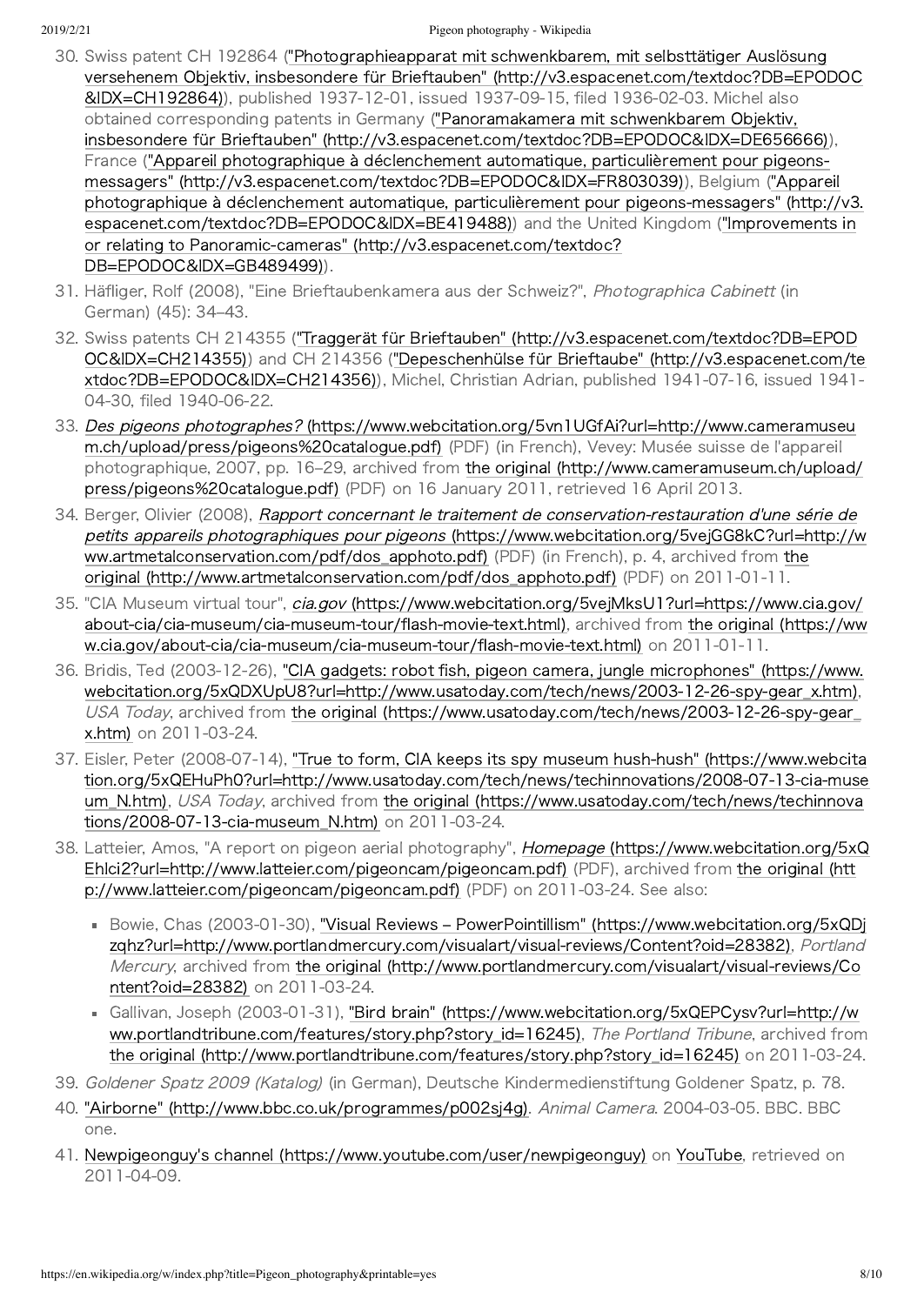- <span id="page-8-1"></span>42. Sakamoto, Kentaro Q.; Takahashi, Akinori; Iwata, Takashi; Trathan, Philip N. (2009), Earley, Ryan L., ed., "From the Eye of the Albatrosses: A Bird‒Borne Camera Shows an Association between Albatrosses and a Killer Whale in the Southern Ocean", PLoS ONE, 4 (10): e7322, [doi:](https://en.wikipedia.org/wiki/Digital_object_identifier)10.1371/journal.pone.0007322 [\(https://doi.org/10.1371%2Fjournal.pone.0007322\),](https://doi.org/10.1371%2Fjournal.pone.0007322) [PMC](https://en.wikipedia.org/wiki/PubMed_Central) 2752807 [\(https://www.ncbi.nlm.nih.gov/pmc/articles/PMC2752807\)](https://www.ncbi.nlm.nih.gov/pmc/articles/PMC2752807)[,](https://www.ncbi.nlm.nih.gov/pubmed/19809497) [PMID](https://en.wikipedia.org/wiki/PubMed_Identifier) 19809497 (https:// www.ncbi.nlm.nih.gov/pubmed/19809497). See also:
	- de Swaaf, Kurt F. (2009-08-10), "Bird's Eye View: Camera-Laden Albatrosses Snap Spectacular Shots" [\(https://www.webcitation.org/5xQDtU6aq?url=http://www.spiegel.de/international/zeitgeist/](https://www.webcitation.org/5xQDtU6aq?url=http://www.spiegel.de/international/zeitgeist/0,1518,654007,00.html) 0,1518,654007,00.html), Spiegel Online International, archived from the original (http://www.spieg [el.de/international/zeitgeist/0,1518,654007,00.html\)](http://www.spiegel.de/international/zeitgeist/0,1518,654007,00.html) on 2011-03-24.
- <span id="page-8-2"></span>43. Petre, Jonathan (2008-11-01), "Caught on CatCam: What moggies get up to is no longer a mystery" [\(https://www.webcitation.org/5xQFE3kyl?url=http://www.dailymail.co.uk/sciencetech/article‒108235](https://www.webcitation.org/5xQFE3kyl?url=http://www.dailymail.co.uk/sciencetech/article-1082353/Caught-CatCam-What-moggies-longer-mystery.html) 3/Caught-CatCam-What-moggies-longer-mystery.html), Mail Online, archived from the original (http:// www.dailymail.co.uk/sciencetech/article-1082353/Caught-CatCam-What-moggies-longer-mystery.htm l) on 2011-03-24.
	- Lakeman, Seth (2010-07-25), "A dog cam? Seth Lakeman leads the way" (https://www.webcitation. org/5xQEZbvny?url=http://www.dailymail.co.uk/home/moslive/article-1297129/A-dog-cam-Seth-L akeman-leads-way.html), Mail Online, archived from the original (http://www.dailymail.co.uk/home/ moslive/article-1297129/A-dog-cam-Seth-Lakeman-leads-way.html) on 2011-03-24.

# <span id="page-8-0"></span>**Further reading**

### Related to Neubronner

- Brons, Franziska (2006), "Bilder im Fluge: Julius Neubronners Brieftaubenfotografie", Fotogeschichte (in German), 26 (100): 17–36.
- Gradenwitz, Alfred (1908), "Les pigeons photographes", L'Illustration (in French) (3429): 322ff.
- Neubronner, Julius (1909), Die Brieftaubenphotographie und ihre Bedeutung für die Kriegskunst, als Doppelsport, für die Wissenschaft und im Dienste der Presse. Nebst einem Anhang: 'Die Kritik des Auslandes' (in German), Dresden: Wilhelm Baensch.
- Neubronner, Julius (1910), "Die Photographie mit Brieftauben", in Wachsmuth, Richard, Denkschrift der Ersten Internationalen Luftschiffahrts-Ausstellung (Ila) zu Frankfurt a.M. 1909 (in German), Berlin: Julius Springer, pp. 77–96, [OCLC](https://en.wikipedia.org/wiki/OCLC) 44169647 [\(https://www.worldcat.org/oclc/44169647\)](https://www.worldcat.org/oclc/44169647).
- Oelze, Friedrich Wilhelm (1910), Brieftaubensport und Brieftaubenphotographie, Miniatur-Bibliothek für Sport und Spiel (in German), 30–31, Leipzig, Berlin, Frankfurt a. M., Paris: Grethlein, [OCLC](https://en.wikipedia.org/wiki/OCLC) 251937979 [\(https://www.worldcat.org/oclc/251937979\).](https://www.worldcat.org/oclc/251937979)
- Wittenburg, Jan‒Peter (2007), "Photographie aus der Vogelschau: zur Geschichte der Brieftaubenkamera", Photo deal (in German), 4 (59): 16-22.

### Related to Michel

- Äschlimann, Heinz (2008), "Die Entstehung des Bildes mit einer Brieftauben-Panoramakamera", Photographica Cabinett (in German) (45): 43f.
- Berger, Olivier (May 2008), Rapport concernant le traitement de conservation-restauration d'une série de petits appareils photographiques pour pigeons (http://www.artmetalconservation.com/pdf/dos\_ap photo.pdf) (PDF) (in French), Basel: Art Metal Conservation GmbH, p. 4.
- Häfliger, Rolf (2008), "Eine Brieftaubenkamera aus der Schweiz?", Photographica Cabinett (in German) (45): 34–43.